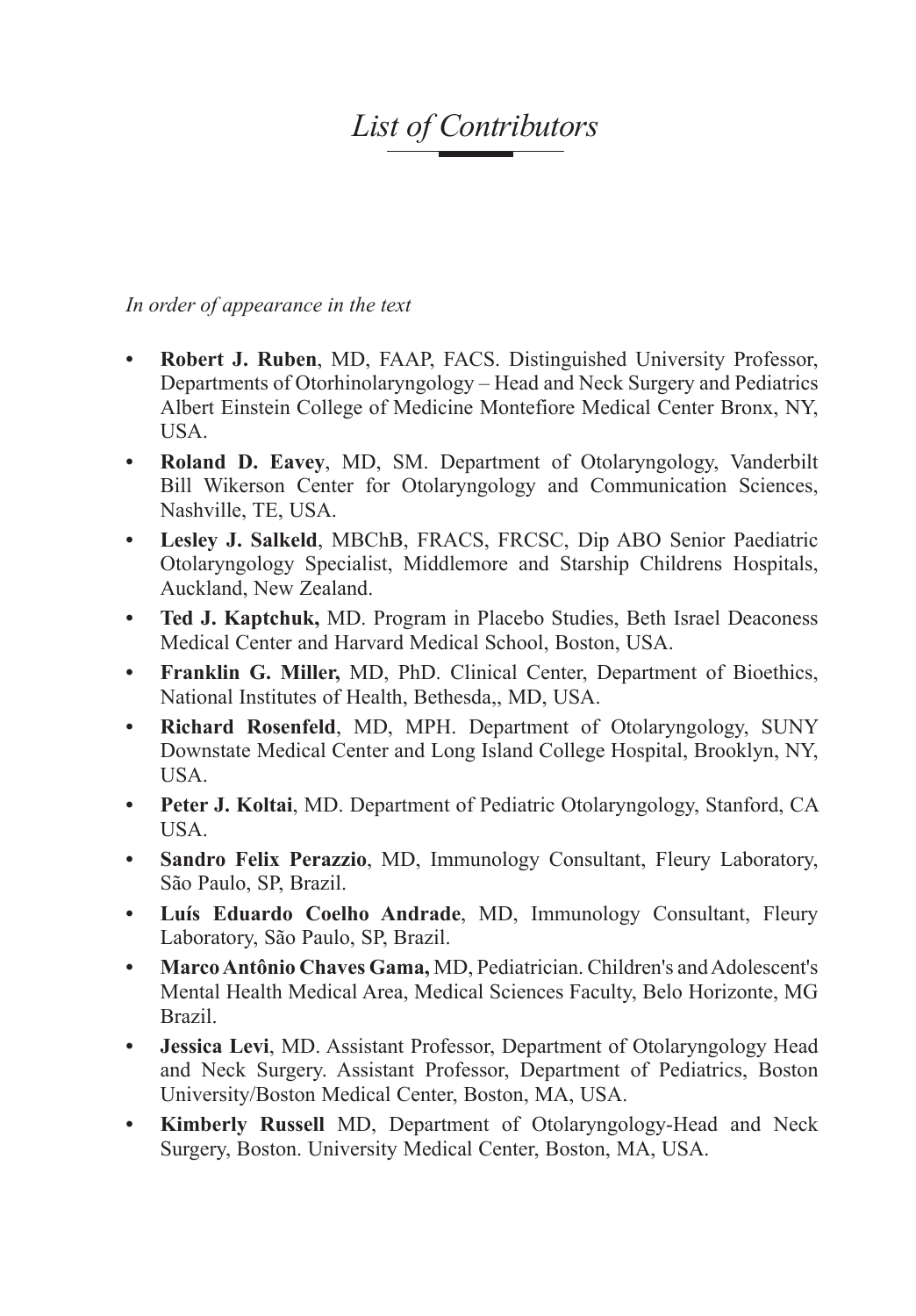- **• Ellen Deutsch**, MD, MS. Pediatric Otolaryngologist, Department of Anesthesiology and Critical Care Medicine, The Childrens Hospital of Philadelphia, Philadelphia, PA, USA.
- **• Maria Luisa Tropiano**, MD. Otolaryngologist, Airway Unit Surgery, Pediatric Surgery Department, "Bambino Gesù" Pediatric Hospital, Rome, Italy.
- **• Marilena Trozzi**, MD. Otolaryngologist, Airway Unit Surgery, Pediatric Surgery Department, "Bambino Gesù" Pediatric Hospital, Rome, Italy.
- **• Sergio Bottero**, MD. Otolaryngologist Director of the Airway Unit Surgery, Department of Pediatric Surgery Laryngotracheal Team Coordinator "Bambino Gesù" Pediatric Hospital, Rome, Italy.
- **• Kaitlyn E. DeMeo**, MS. Center for Genomic Sciences, Allegheny Singer Research Institute, Pittsburgh, PA, USA.
- **James Christopher Post**, MD, PhD, MSS, FACS. Professor of Otolaryngology and Microbiology Drexel University College of Medicine and Temple University School of Medicine Medical Director. Center for Genomic Sciences, Allegheny Singer Research Institute, Pittsburgh, PA, USA.
- **• Farrel J. Buchinsky,** MD, MBChB, BSc(HONS) MED, FACS. Director Pediatric Otolaryngology, Allegheny General Hospital. Director, Respiratory Papillomatosis Program, Center for Genomic Sciences, Allegheny Singer Research Institute, Pittsburgh, PA, USA.
- **• Tulio A Valdez**, MD, Assistant Professor of Otolaryngology, Connecticut Children's Medical Center, Hartford, CT, USA.
- **• Nicole Murray**, MD, Associate Professor of Otolaryngology, Connecticut Children's Medical Center, Hartford, CT, USA.
- **• Conor Devine,** MD, Department of Otolaryngology, Head and Neck Institute, Cleveland Clinic, Cleveland, OH, USA.
- **• Paul Krakovitz**, MD, Vice Chairman, Surgical Operations, Section Hear of Pediatric Otolaryngology Head & Neck Institute. Associate Professor of Surgery Cleveland Clinic, Cleveland, OH, USA.
- **• Fuad Baroody**, MD. F.A.C.S, F.A.A.A.I. Professor of Otolaryngology-Head and Neck Surgery and Pediatrics. The University of Chicago, Pritzker School of Medicine, Chicago, IL, USA.
- **Tania Sih**, MD. PhD. Interamerican Association of Pediatric Otorhinolaryngology (IAPO) Secretary General. International Federation of Otorhinolaringology Societies (IFOS) Chairperson of the Standing Committee Pediatric Otorhinolaryngology. President of International Society of Otitis Media (ISOM), Professor Medical School University of São Paulo, São Paulo, SP, Brazil.
- **Ronen Nazarian** MD. Otolaryngology- Head and Neck Surgery, Silverstein Ear and Sinus Institute, Sarasota FL, USA.
- **• Roy R. Casiano**, MD. Department of Otolaryngology-Head & Neck Surgery, University of Miami Miller School of Medicine, Miami, FL, USA.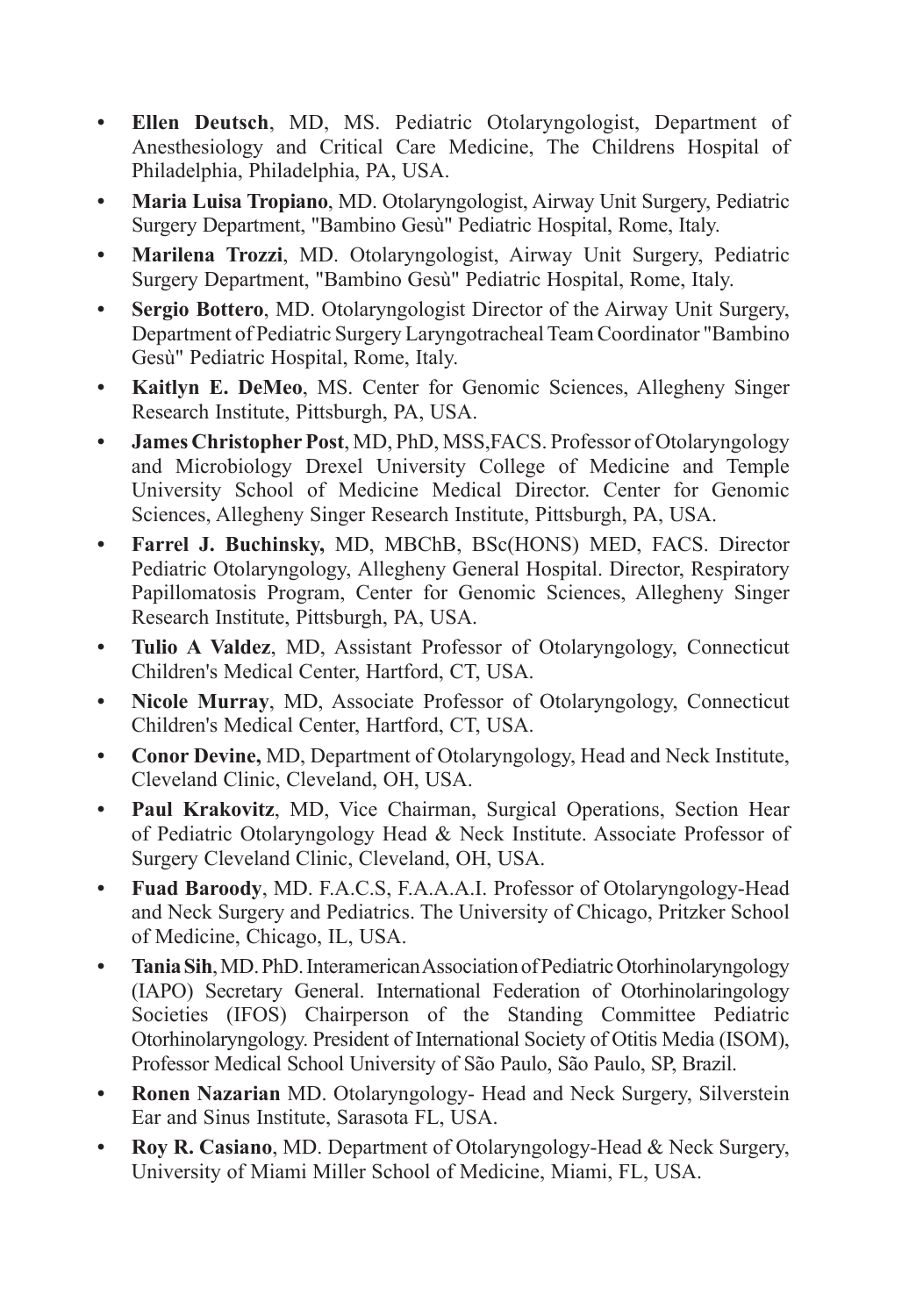- **• Ramzi Younis**, MD, FACS, FAAP. Professor & Chief, Division of Peditaric Otolaryngology, Department of Otolaryngology-Head & Neck Surgery, Jackson Memorial Hospital, Holtz Children's Hospital, Miami, FL, USA.
- **• Tuyet Nhung Nguyen,** MD, PhD. Medical officer, Institute for Medical Statistics, Computer Science and Epidemiology (IMSIE), Medical Faculty, University of Cologne, Cologne, Germany.
- **• Kija Shah-Hosseini,** PhD. Statistician Institute for Medical Statistics, Computer Science and Epidemiology (IMSIE), Medical Faculty, University of Cologne, Cologne, Germany.
- **• Gregor Zadoyan,** PhD. Project Manager Institute for Medical Statistics, Computer Science and Epidemiology (IMSIE), Medical faculty, University of Cologne, Cologne, Germany.
- **• Ralph Mösges,** MD, PhD, FAAAAI. Prof. and Chair of the Institute for Medical Statistics, Computer Science and Epidemiology (IMSIE), Medical Faculty, University of Cologne, Cologne, Germany.
- • **Gualtiero Leo**, MD. Pediatric Allergy and Respiratory Pathophysiology Unit, Vittore Buzzi Children's Hospital, Istituti Clinici di Perfezionamento Milan, Italy
- • **Cristoforo Incorvaia**, MD. Allergy/Pulmonary Rehabilitation Unit, Istituti Clinici di Perfezionamento, Milan, Italy
- • **Alessandro Cazzavillan**, MD Department of Pediatric Otorhinolaryngology, Vittore Buzzi Children's Hospital, Istituti Clinici di Perfezionamento, Milan, Italy
- • **Dario Consonni**, MD. Epidemiology Unit, Fondazione IRCCS Ca' Granda Ospedale Maggiore Policlinico, Milan, Italy
- **• Paola Marchisio**, MD. Pediatric Highly Intensive Care Unit, Department of Pathophysiology and Transplantation, University of Milan, Fondazione IRCCS Ca' Granda Ospedale Maggiore Policlinico, Milan, Italy.
- **• Carlotta Pipolo**, MD. Department of Otorhinolaryngology, San Polo Hospital, University of Milan, Milan, Italy.
- **• Dario Consonni**, MD. Epidemiology Unit, Fondazione IRCCS Ca' Granda Ospedale Maggiore Policlinico on behalf of the Shrek Study Group. Milan, Italy.
- **• Alberto Saibene**, MD. Department of Otorhinolaryngology, San Polo Hospital, University of Milan, Milan, Italy.
- **• Giovanni Felisati**, MD. Department of Otorhinolaryngology, San Polo Hospital, University of Milan, Milan, Italy.
- **• Susanna Esposito**, MD. Pediatric Highly Intensive Care Unit, Department of Pathophysiology and Transplantation, University of Milan, Fondazione IRCCS Ca' Granda Ospedale Maggiore Policlinico, Milan, Italy.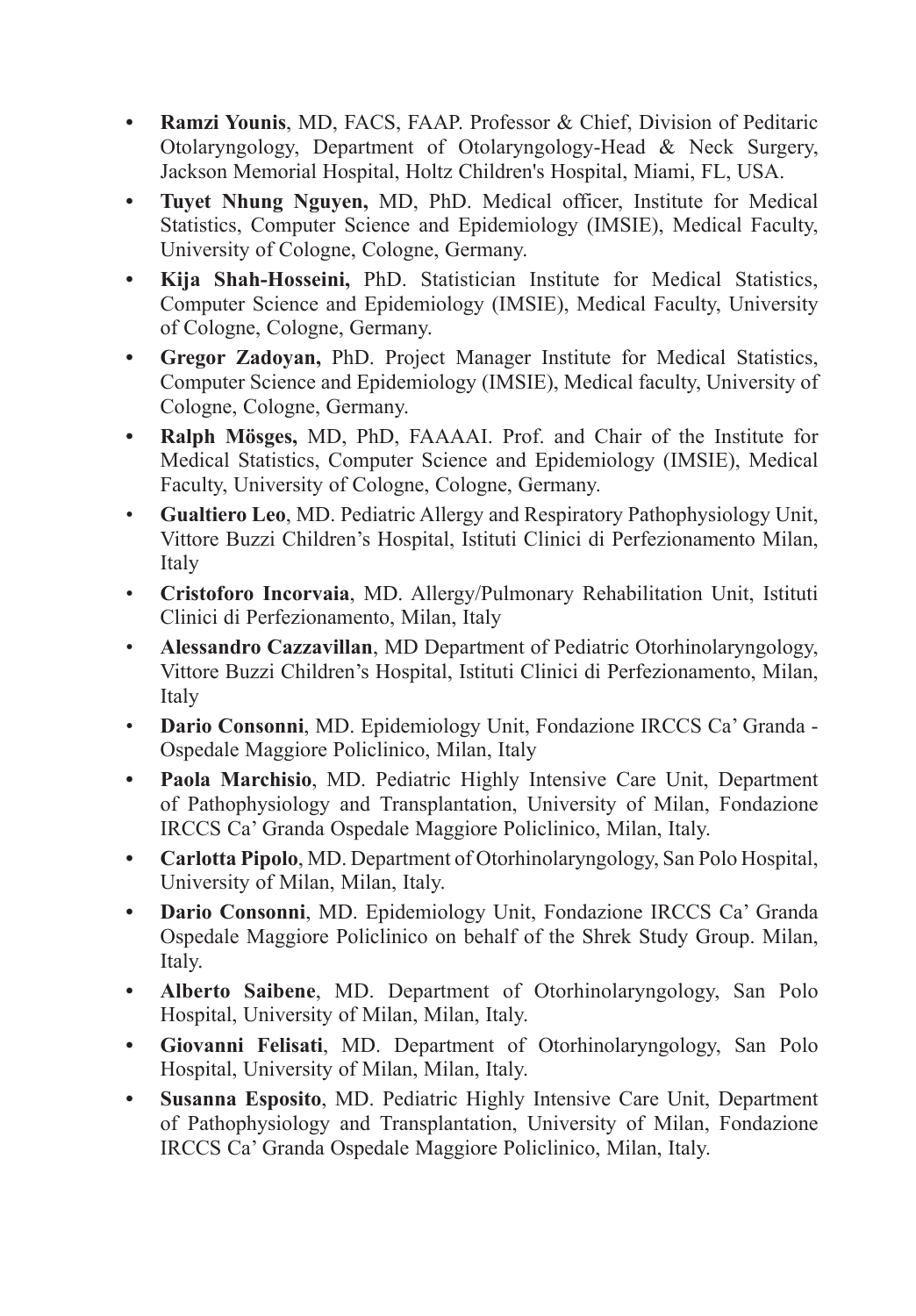- **• Nicola Principi**, MD. Pediatric Highly Intensive Care Unit, Department of Pathophysiology and Transplantation, University of Milan, Fondazione IRCCS Ca' Granda Ospedale Maggiore Policlinico, Milan, Italy.
- **• Tal Marom**, MD. Department of Otolaryngology Head & Neck Surgery, Edith Wolfson Medical Center, Tel Aviv University Sackler School of Medicine, Holon, Israel.
- **• Sharon Ovnat Tamir**, MD. Department of Otolaryngology Head & Neck Surgery, Edith Wolfson Medical Center, Tel Aviv University Sackler School of Medicine, Holon, Israel.
- **• Robert F. Yellon**, MD. Professor of Otolaryngology University of Pittsburgh School of Medicine Division of Pediatric Otolaryngology Children's Hospital of Pittsburgh of UPMC. Pittsburgh, PA, USA.
- **• Françoise Denoyelle**, MD. Service d'ORL Pédiatrique et de Chirurgie Cervicofaciale. Centre de Références des Malformations ORL Rares Hopital Necker-Enfants Malades, Paris, France.
- **• Sarah L Prunty**, MB BCh BAO. ENT Registrar Princess Margaret Hospital for Children, Perth, Western Australia, Australia.
- **• Harvey Coates**, AO, MS, FRCS(C), FACS, FRACS. Senior ENT Surgeon, Princess Margaret Hospital for Children, Perth, Western Australia. Clinical Professor, School of Paediatrics and Child Health, University of Western Australia, Australia.
- **• Tanja Todberg**, MD Department of Otolaryngology, Head & Neck Surgery and Audiology, Rigshospitalet, University Hospital of Copenhagen, Denmark. Centre for Fetal Programming, Department of Epidemiology Research, Statens Serum Institut, Copenhagen, Denmark.
- **• Anders Koch** MD,. Centre for Fetal Programming, Department of Epidemiology Research, Statens Serum Institut, Copenhagen, Denmark.
- **• Mikael Andersson,** MD. Centre for Fetal Programming, Department of Epidemiology Research, Statens Serum Institut, Copenhagen, Denmark.
- **• Sjurdur F. Olsen**, MD. Centre for Fetal Programming, Department of Epidemiology Research, Statens Serum Institut, Copenhagen, Denmark.
- **• Jørgen Lous**, MD. Research Unit for General Practice Institute of Public Health, University of Southern Denmark.
- **• Preben Homøe**, MD,. Department of Otorhinolaryngology and Maxillofacial Surgery, Køge University Hospital, Copenhagen, Denmark.
- **• William J. Parkes**, MD. Clinical Fellow, Otolaryngology Head & Neck Surgery, University of Toronto, Canada Department of Otolaryngology - Head & Neck Surgery, Hospital for Sick Children, Toronto, Canada.
- **• Blake C. Papsin**, MD, MSc, FRCSC, FACS, FAAP. Cochlear Americas Chair in Auditory Development, Otolaryngologist-in Chief, The Hospital for Sick Children, Professor, Otolaryngology Head and Neck Surgery, The Faculty of Medicine, The University of Toronto, Toronto, Canada.